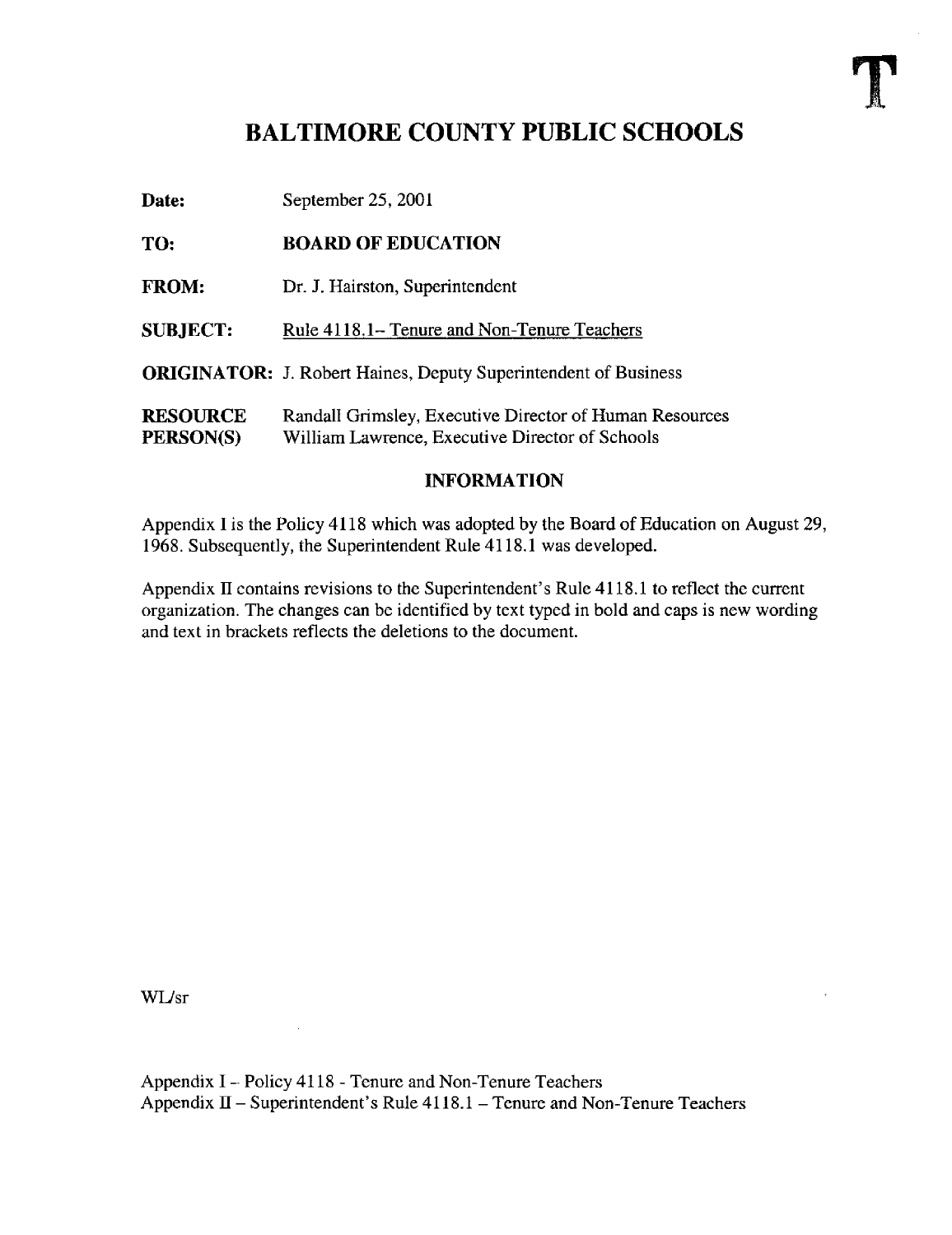Appendix <sup>1</sup>

4118

PERSONNEL: Professional

Permanent: Tenure and Non-Tenure

A teacher with a Professional Certificate must teach two (2) years successfully before being granted tenure.

Teachers shall be asked annually whether they intend to accept reemployment in the school system and will be required, as appropriate, to indicate their plans.

Also see the policy entitled "Employment," in this article .

Legal Reference: Ann. Code of Pub. Gen. Laws of Md. Art. 77 #110 Classes of teachers' certificates State Board of Education Bylaw 13 .06 .02 .018 Regular (Teacher's) Contract

Policy Board of Education

of Baltimore County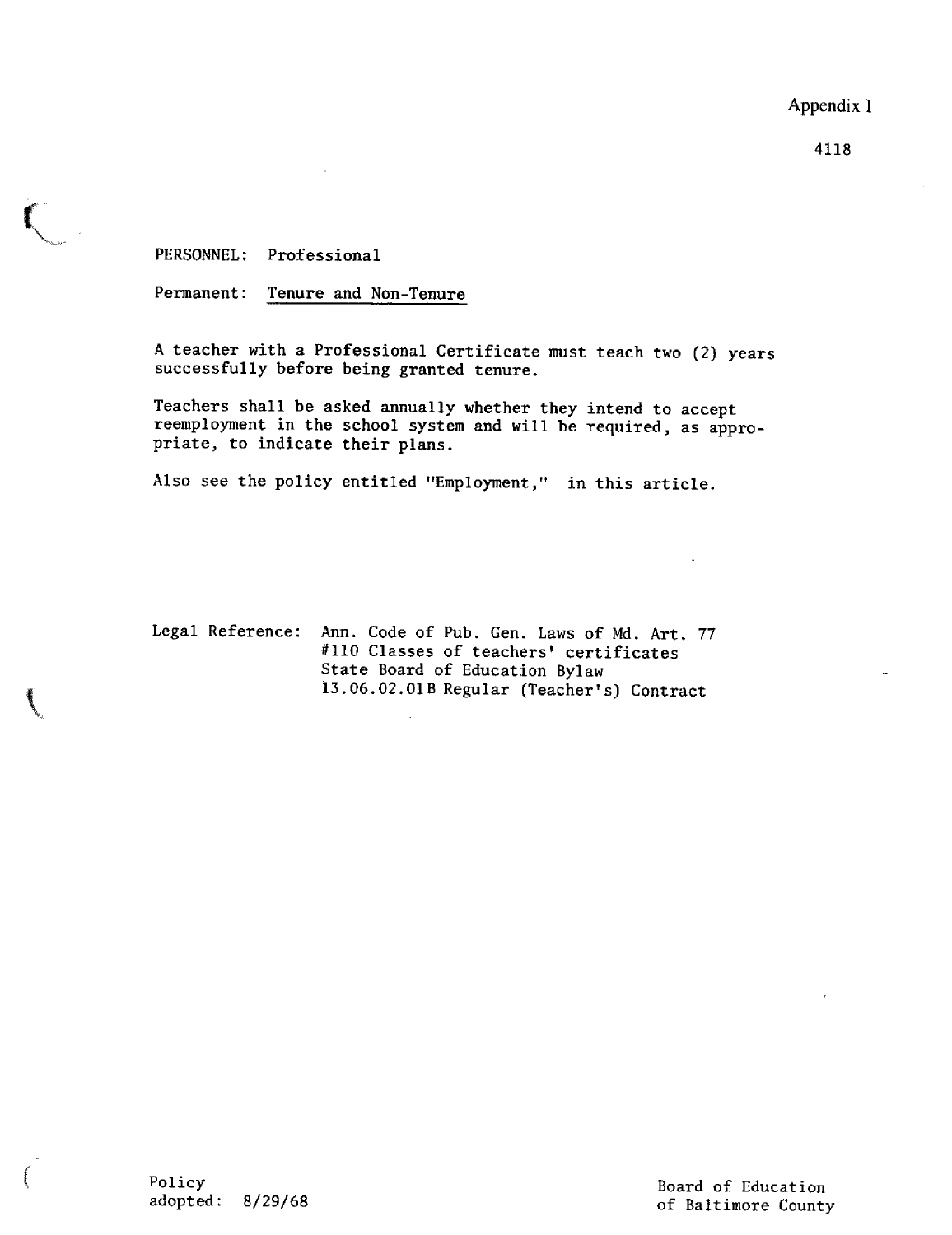PERSONNEL: Professional

Permanent: Tenure and Non-Tenure

## Procedure for Penalizing or Terminating Teachers on Tenure Whose Work is not **Satisfactory**

- <sup>1</sup> . Special attention will be given the teacher by the principal and other appropriate staff members. [Conferences will be held with the teacher.] THE PRINCIPAL WILL HOLD POST-OBSERVATION CONFERENCES WITH THE TEACHER. The principal or other appropriate staff members will give the teacher a summary of the conference, listing the weaknesses or shortcomings [which] that made his/her work less than satisfactory.
- 2. One or more follow-up conferences will be held by the principal and/or other appropriate staff members to evaluate with the teacher his/her progress in relation to the shortcomings indicated in paragraph <sup>1</sup> above. [A written report of these conferences] A MID-YEAR EVALUATION shall be prepared for the teacher and the appropriate [area superintendent] EXECUTIVE DIRECTOR OF SCHOOLS BY JANUARY 15. [as in paragraph <sup>1</sup> above.]
- <sup>3</sup> . If the teacher's work continues to be less than satisfactory, the appropriate [area superintendent] EXECUTIVE DIRECTOR OF SCHOOLS will advise the teacher in writing [before the end of March] ON OR BEFORE MARCH 15 that unless his/her work improves, a recommendation will be made to the Superintendent of Schools that for the following school year his/her certificate be rated second-class, which will result in the freezing of the teacher's salary step. This letter will identify the teacher's major AREAS IN NEED OF IMPROVEMENT. [shortcomings and will also encourage the teacher to consider his/her problems carefully with his/her principal and /or supervisor.]
- 4. If the teacher's work has not improved to the point where it is fully satisfactory [and promises to continue to be so], the [area superintendent] EXECUTIVE DIRECTOR OF SCHOOLS will confer with the Superintendent. After THEY REVIEW [a review of] the file, if the Superintendent approves, the [area superintendent] EXECUTIVE DIRECTOR OF SCHOOLS will prepare <sup>a</sup> letter for the signature of the Superintendent of Schools advising the teacher that his/her certificate is being rated second-class and his/her salary step will be frozen for the ensuing school year. This will be mailed [prior to June 1.] ON OR BEFORE JUNE 1.
	- 5. During the year in which the teacher's certificate is rated second-class, a number of visitations and conferences will be made by the principal and [supervisor] OTHER APPROPRIATE PERSONNEL, and if the teacher's work is not fully satisfactory, he/she will receive a letter, [during the month of February] ON OR BEFORE MARCH 1, from the [area superintendent] EXECUTIVE DIRECTOR OF SCHOOLS advising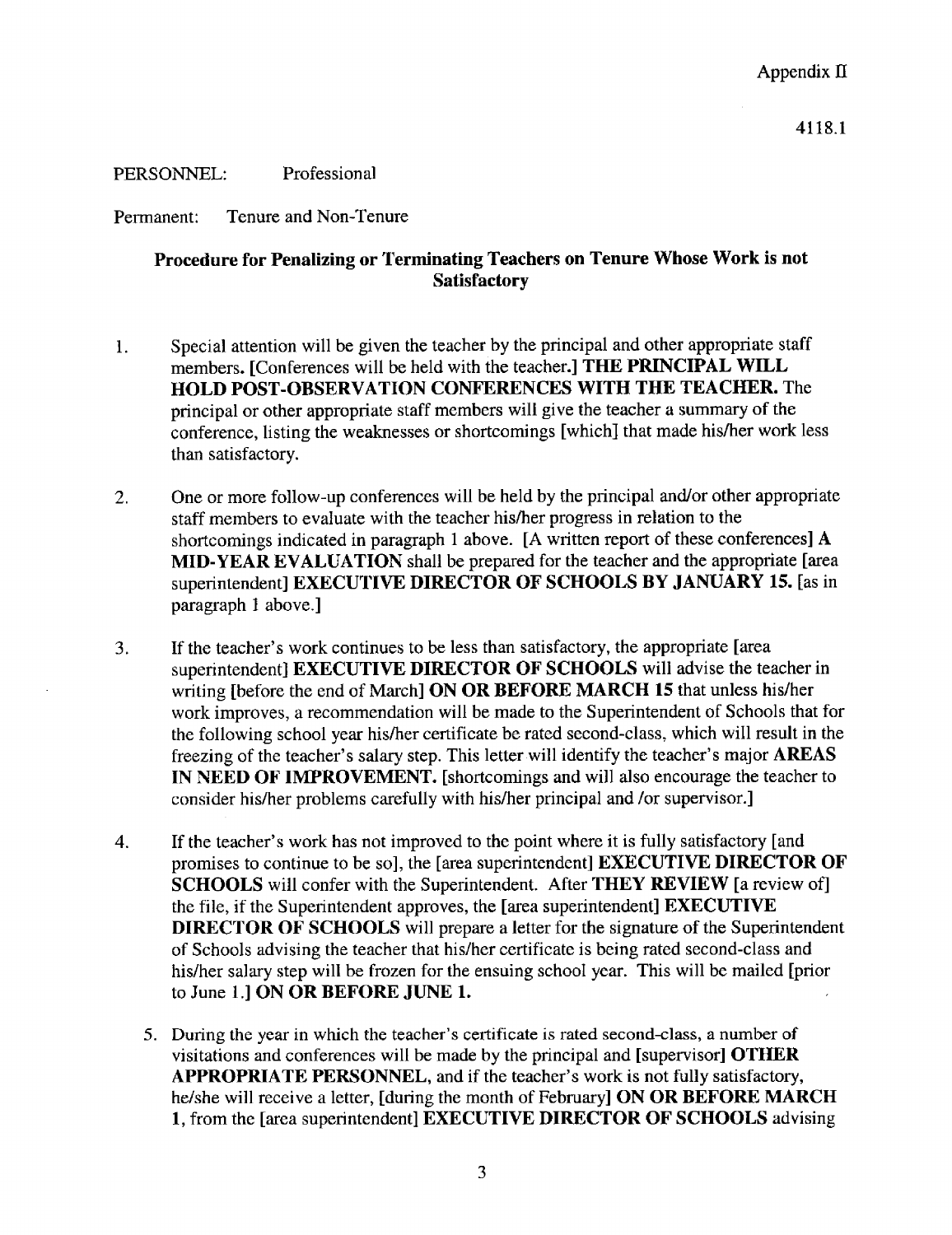him/her that unless his/her work materially improves, a recommendation to terminate his/her services at the end of the school year will be made to the Superintendent of Schools.

- NOTE: If a teacher has had his/her certificate rated second-class [within the past few years] AND HAS improved sufficiently to be restored to first-class, and then again is doing less than satisfactory work, steps 3 and 4 may be eliminated for such a person, and step 5 applied immediately.
- 6 . If the teacher's work continues to be less than satisfactory, the [area superintendent] EXECUTIVE DIRECTOR OF SCHOOLS will confer with the teacher. At this point, depending upon the individual circumstances, the possibilities of retirement or resignation will be DISCUSSED [considered] with the teacher, and if neither of these is selected voluntarily by the teacher, he/she will be advised that a recommendation to terminate his/her employment will be made to the Superintendent of Schools.
- 7. A summary of the case will be prepared BY THE APPROPRIATE EXECUTIVE DIRECTOR OF SCHOOLS for the Superintendent of Schools with <sup>a</sup> recommendation that the teacher be dismissed.
- 8 . If the Superintendent of Schools agrees with the conclusions reached in the previous steps, he/she will recommend the teacher's dismissal by the Board of Education . [Prior to] ON OR BEFORE May 1, the Superintendent of Schools shall notify the teacher, in writing, of his/her recommendation, and the teacher shall be given an opportunity for a hearing [before the Board of Education upon not less than ten (10) days' notice.] CONSISTENT WITH BOARD OF EDUCATION POLICY AND STATE LAW.
- [9 . The Superintendent of Schools shall notify the teacher, in writing, of the action of the Board of Education .]

While every attempt will be made to follow the time schedule outlined above, this may not be possible in a case where major deterioration of a teacher's work develops late in the school year.

This [regulation] RULE relates only to teaching performance and does not in any manner limit the power of the Superintendent of Schools to recommend the dismissal of a teacher for immorality, willful neglect of duty, insubordination or misconduct in office, including knowingly failing to report suspected child abuse [, in accordance with the law].

| Legal Reference: | Annotated Code of [Pub. Gen. Laws of] Maryland, [Article 77 |                                                               |
|------------------|-------------------------------------------------------------|---------------------------------------------------------------|
|                  | #62                                                         | Nomination, assignment, transfer and recommendations as to    |
|                  |                                                             | principals and teachers, etc.                                 |
|                  | #114                                                        | Suspension or dismissal of teachers, principals, supervisors, |
|                  |                                                             | assistant superintendents, or other professional assistants]  |
|                  |                                                             | <b>EDUCATION ARTICLE, §6-202</b>                              |
|                  |                                                             |                                                               |